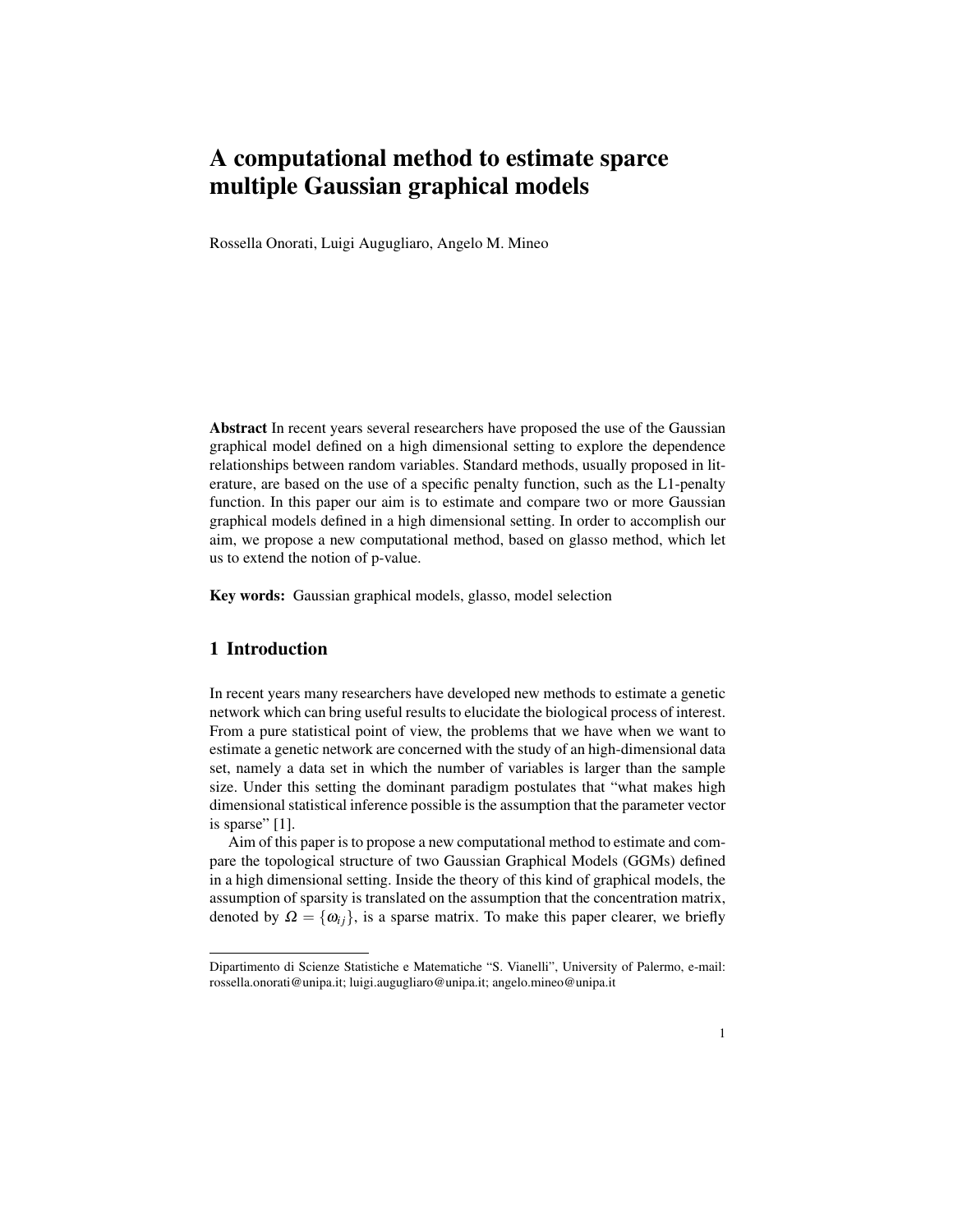review the theory underlying the GGMs. A *graph* is defined as a pair  $\mathcal{G} = \{V, E\}$ , where the *vertex set V* is a finite set of *p vertices* and  $E \subseteq V \times V$  is the set of ordered pairs of distinct vertices. A given *edge*  $(i, j) \in E$  is called *undirected* if and only if the pair  $(i,i)$  belongs to the set E, otherwise it is called *directed*. When any edge belonging to  $E$  is undirected, the corresponding graph  $\mathscr G$  is said *undirected*. The GGM is the most simple undirected graphical model where the vertices represent the variables and the edges represent the partial correlation between two variables given all the other variables. Formally two given random variables, say  $X_i$  and  $X_j$ , are conditional independent given all the other variables when the corresponding *partial correlation coefficient*,  $\rho_{ij|V\setminus(ij)} = \omega_{ij}/\sqrt{\omega_{ii}\omega_{jj}}$  is equal to zero. To make parameter estimation and model selection in the GGM, [2] propose the following *L*1-penalized likelihood estimator

$$
\hat{\Omega}(\lambda) = \max_{\Omega} \ell(\Omega; S) - \lambda ||\Omega||_1,
$$
\n(1)

where *S* is the empirical variance/covariance matrix,  $\ell(\Omega; S) = \log \det \Omega - tr(S\Omega)$ is the log-likelihood function and  $\|\Omega\|_1 = \sum_{i \neq j} |\omega_{ij}|$ . Then, the corresponding estimator is called graphical lasso (glasso). The optimal value of the turning parameter, denoted by  $\lambda_{opt}$ , is chosen by means of the Bayesian Information Criterion (BIC). Although the estimated sparse concentration matrix,  $\hat{\Omega}(\hat{\lambda}_{opt})$ , can be useful, for example, to elucidate a specific biological process, there is a considerable interest in understanding if penalized partial correlation coefficients change going from an experimental condition to another one. In this paper we propose a permutation-based method to test the null hypothesis that there is no change in penalized partial correlation coefficients.

The remaining part of this paper is structured as follows. In the section 2 we explain the proposed permutation method and in the section 3 we evaluate the behavior of the proposed method through a simulation study. Conclusions are also given.

#### 2 A permutation method

In this section we shall assume, without loosing in generality, that we are working with only two experimental conditions. Let y be a *n*-dimensional vector of labels identifying the two conditions, i.e. using  $y_i^+$  to identify the *i*th unit belonging to the first condition and  $y_j^-$  to identify the *j*th unit belonging to the second condition, we can write:

$$
\mathbf{y} = \left( y_1^+, \dots, y_{n+1}^+, y_{n+1}^-, \dots, y_{n+1}^- \right)'
$$

where  $n^+$  is the number of units belonging to the first condition,  $n^-$  is the number of units belonging to the other condition. Then, the sample size *n* is equal to  $n^+ + n^-$ . Let **X** be a  $n \times p$  random matrix. Using the vector **y**, the random matrix **X** can be defined joining the two random matrices  $X^+$  and  $X^-$  corresponding to the first and second condition, respectively. To formalize our method, we shall assume that the rows of the matrices  $X^+$  and  $X^-$  are normally distributed with 0 expected value and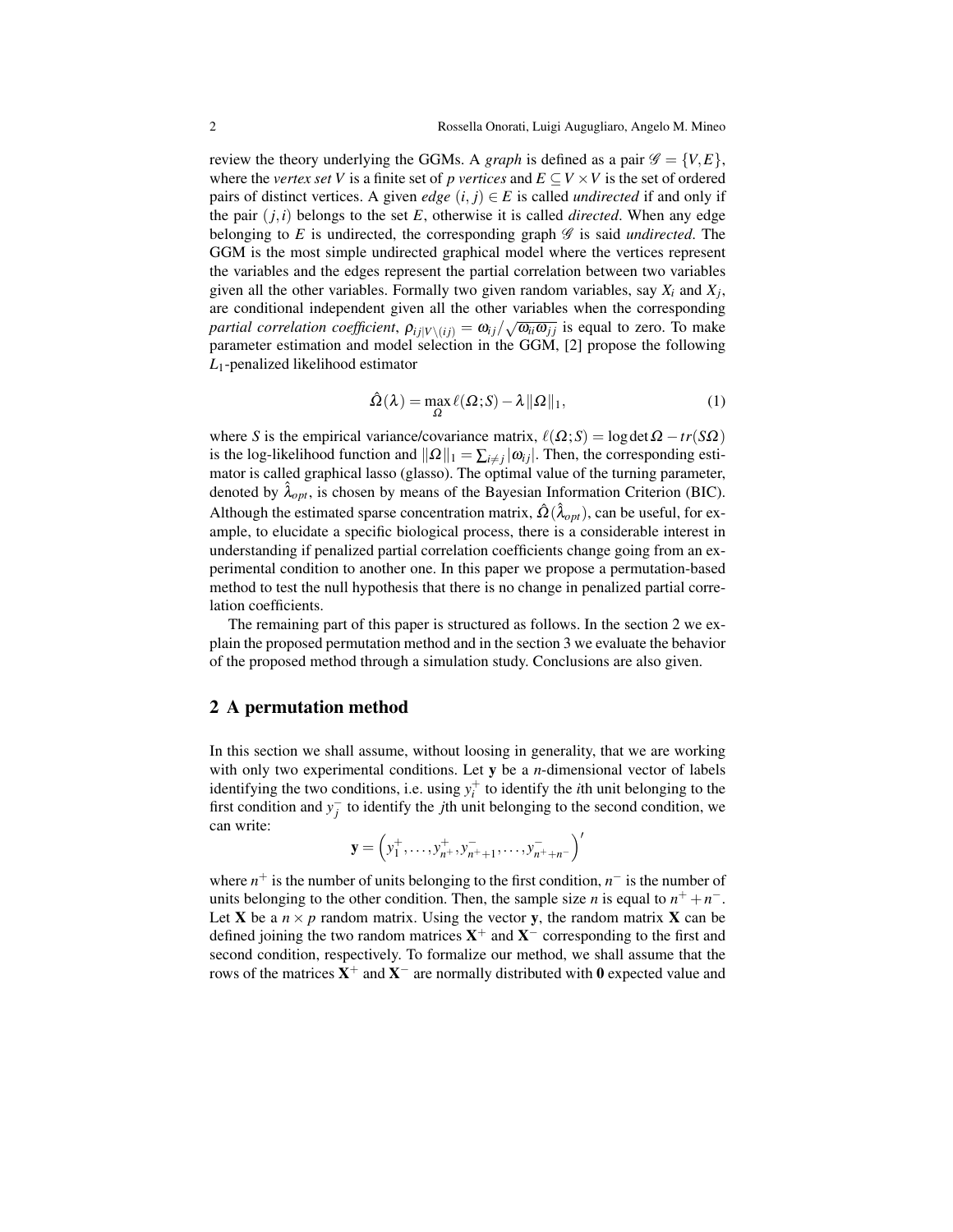concentration matrices  $\Omega^+$  and  $\Omega^-$ . Let  $\hat{\omega}_{ij}^+(\hat{\lambda}_{opt}^+)$  be the estimated *L*<sub>1</sub>-penalized partial correlation coefficients corresponding to the vertices *i* and *j* estimated using  $X^+$ . Similar notation is used to identify the quantities related to  $X^-$ . A first simple method to compare  $\hat{\omega}_{ij}^+(\hat{\lambda}_{opt}^+)$  and  $\hat{\omega}_{ij}^-(\hat{\lambda}_{opt}^-)$  is by using the observed Euclidean distance, namely

$$
d(i,j) = \left| \hat{\omega}_{ij}^+(\hat{\lambda}_{opt}^+) - \hat{\omega}_{ij}^-(\hat{\lambda}_{opt}^-) \right|.
$$
 (2)

To assess the statistical significance of the change in the penalized partial correlation coefficients, the following method to approximate the null distribution of (2) is proposed.

Let  $y_b$  be the *b*-th permutation of the vector y and let  $X_b^+$  and  $X_b^-$  the two corresponding permuted matrices. Using the *Bayesian Information Criterio* (BIC) we can estimate the two permuted sparse concentration matrices, denoted by  $\widehat{\Omega}_{b}^{+}(\hat{\lambda}_{opt}^{+})$ and  $\hat{Q}_b^-(\hat{\lambda}_{opt}^-)$ , and then we can compute the permutation version of (2), denoted by  $d_b(i, j)$ . The permutation *p*-value can be easily computed repeating the previous step *B* times as shown in Table 1. Since the *L*<sub>1</sub>-penalized Gaussian graphical model is a consistent variable selection method, in other words the estimated model contains the true model with probability tending to one, we can set  $\hat{\omega}_{ij,b}^{+}$  and  $\hat{\omega}_{ij,b}^{-}$  equal to zero if  $\hat{\omega}_{ij}^+ = 0$  and  $\hat{\omega}_{ij}^- = 0$ . In this way we can significantly reduce the total amount of hypothesis that we have to test.

| <b>Table 1</b> Pseudo-code of the $L_1$ -penalized differential sparse network analysis |  |
|-----------------------------------------------------------------------------------------|--|
|-----------------------------------------------------------------------------------------|--|

| <i><b>Steps</b></i> | Algorithm                                                                                                                   |
|---------------------|-----------------------------------------------------------------------------------------------------------------------------|
|                     | for $b = 1$ to B                                                                                                            |
| $\mathfrak{D}$      | compute the permutation vector $y_b$                                                                                        |
| 3                   | use $y_b$ to identify the matrix $X_b^+$                                                                                    |
| 4                   | use $X_h^+$ , the glasso and the BIC to compute $\widehat{\Omega}_h^+ (\widehat{\lambda}_{outh}^+)$                         |
| 5                   | use $y_b$ to identify the matrix $X_b^-$                                                                                    |
| 6                   | use $X_b^-$ , the glasso and the BIC to compute $\widehat{\Omega}_h^-(\widehat{\lambda}_{\text{out }h}^-)$                  |
|                     | compute                                                                                                                     |
|                     | $d_b(i,j) = \left  \hat{\omega}_{ij,b}^+(\hat{\lambda}_{opt,b}^+) - \hat{\omega}_{ij,b}^-(\hat{\lambda}_{opt,b}^-) \right $ |
| 8                   | for the edge $(i, j)$ , the permutation p-value is defined by                                                               |
|                     | $p_{i i} = \frac{\sum_{b=1}^{B} I(d_b(i,j) > d(i,j))}{P}$                                                                   |
|                     | with $I(\cdot)$ equal to one if the argument is true, zero otherwise                                                        |

### 3 Simulation study and conclusions

In order to evaluate the proposed method, a simulation study has been carried out. We run 50 simulations with  $p = 150$  and  $n^+ = n^- = 100$ . Each row of the matrix **X**<sup>+</sup> was drawn from  $N_p(0; \Omega^{-1})$  where  $ω_{i,i} = 1$  and  $ω_{i,i+1} = 0.5$ . Each row of **X**<sup>-</sup> was drawn from  $N_p(0;I)$ , where *I* is the identity matrix. We set  $B = 1000$ . Under